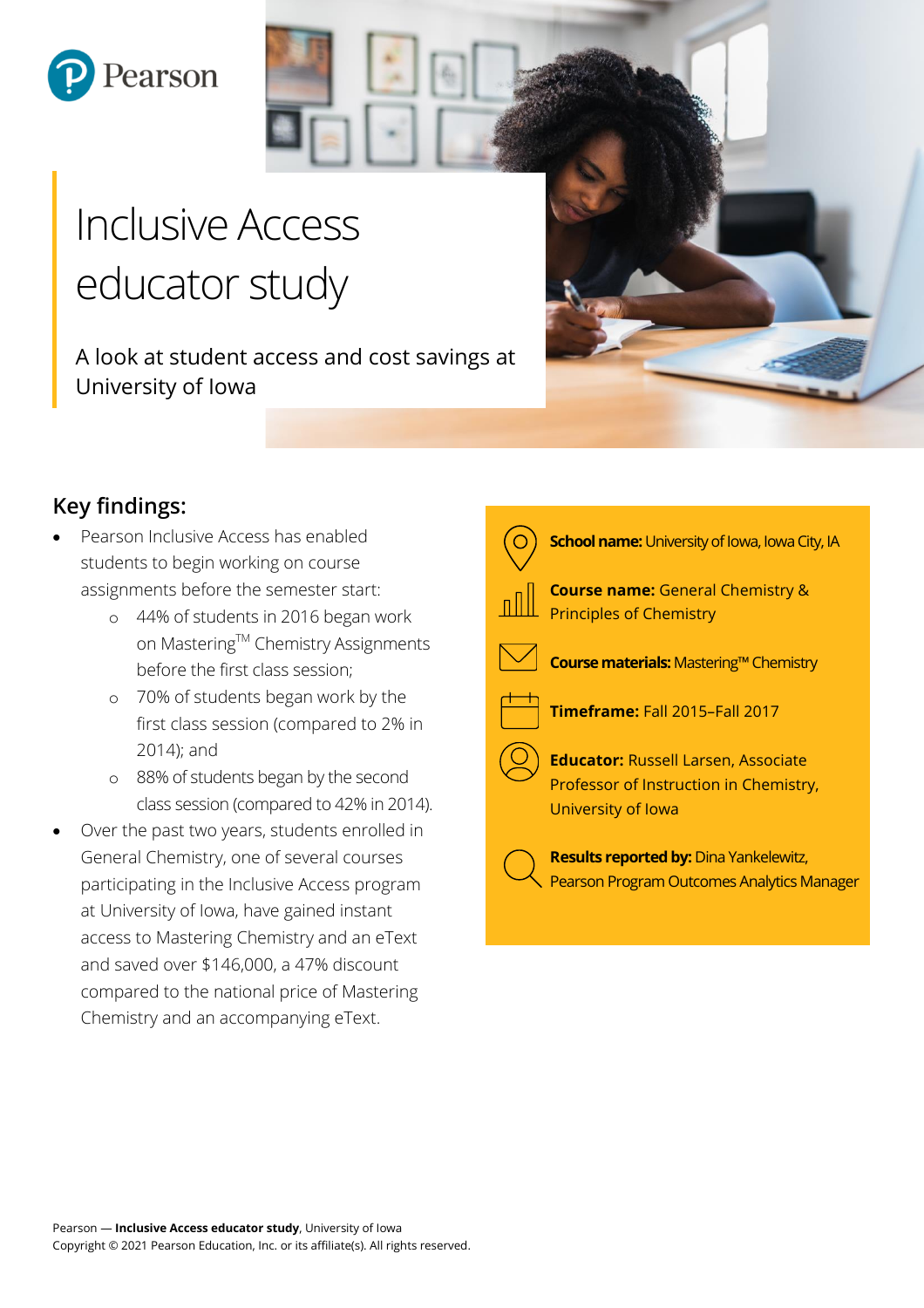

## **Setting**

Founded in 1847, the University of Iowa is the oldest and currently the second-largest university in the state. A public research university with 11 colleges and over 200 areas of study, it enrolls over 30,000 students, with close to 25,000 undergraduates. Eightytwo percent (82%) of students are White, 6.5% are Hispanic, 3% are Black, and 4% are Asian. Over 3,400 international students are enrolled at the university, and 23% of its freshmen are first-generation college students. The chemistry department at University of Iowa is comprised of 28 faculty members and boasts about 300 undergraduate and graduate students.

## **Challenges and Goals**

Dr. Russell Larsen specializes in teaching the large enrollment, first-year chemistry courses. These are General Chemistry, an introductory course, and Principles of Chemistry, a two-part foundational course. General Chemistry enrolls over 1,000 students in the Fall semester each year. Dr. Larsen has used Mastering™ Chemistry to enable students to complete online homework and quizzes since 2009.

Before implementing Pearson Inclusive Access in the department, students had Learning Management System (LMS) integration of Mastering Chemistry, but were required to purchase an access code — either online or at the bookstore — or request 14-day trial access. This posed issues for students who waited for financial aid support to purchase the course materials, and students often were delayed in accessing the course.

With direct integration enabled by the Inclusive Access model, students receive immediate access to the course materials as soon as the instructor opens the Mastering course online. Students are billed automatically for the course materials, enabling a smooth course start. In addition, with Inclusive Access, students receive immediate access to the eText via Mastering Chemistry.

# **Implementation**

The department chose to transition to direct integration in Fall 2014. In that initial model, students accessed the Mastering Chemistry platform via their LMS, but were required to first purchase an access code online or at the bookstore or access the program via a 14-day trial.

In the current Inclusive Access model, implemented in Fall 2015, students register through University of Iowa's LMS (D2L in Fall 2015 and Canvas starting in Spring 2016) using a single access code provided by the instructor at the start of the semester. This allows the department to continue using Modified Mastering, which has a different interface than the standard Mastering platform. At the same time, it links the students' Mastering Chemistry accounts to the university's LMS account, allowing students to access Mastering Chemistry via Canvas and enabling students' scores to be easily transferred to the LMS gradebook.

Unlike previous semesters, students do not need to provide payment upfront in order to access the course materials. Rather, they are billed directly to their student account, and students that need financial aid do not have to wait for access or request a trial account. In this way, all students are able to sign in and interact with the assignments and eText as soon as they receive LMScourse access and the access code from the instructor. In addition, students who change their course enrollment prior to the university census date are not charged for access.

In addition to the immediate access, students receive Mastering Chemistry bundled with the eText. In previous semesters, students could choose to purchase an eText or a print copy of the textbook. This enables instant access to the course text as well.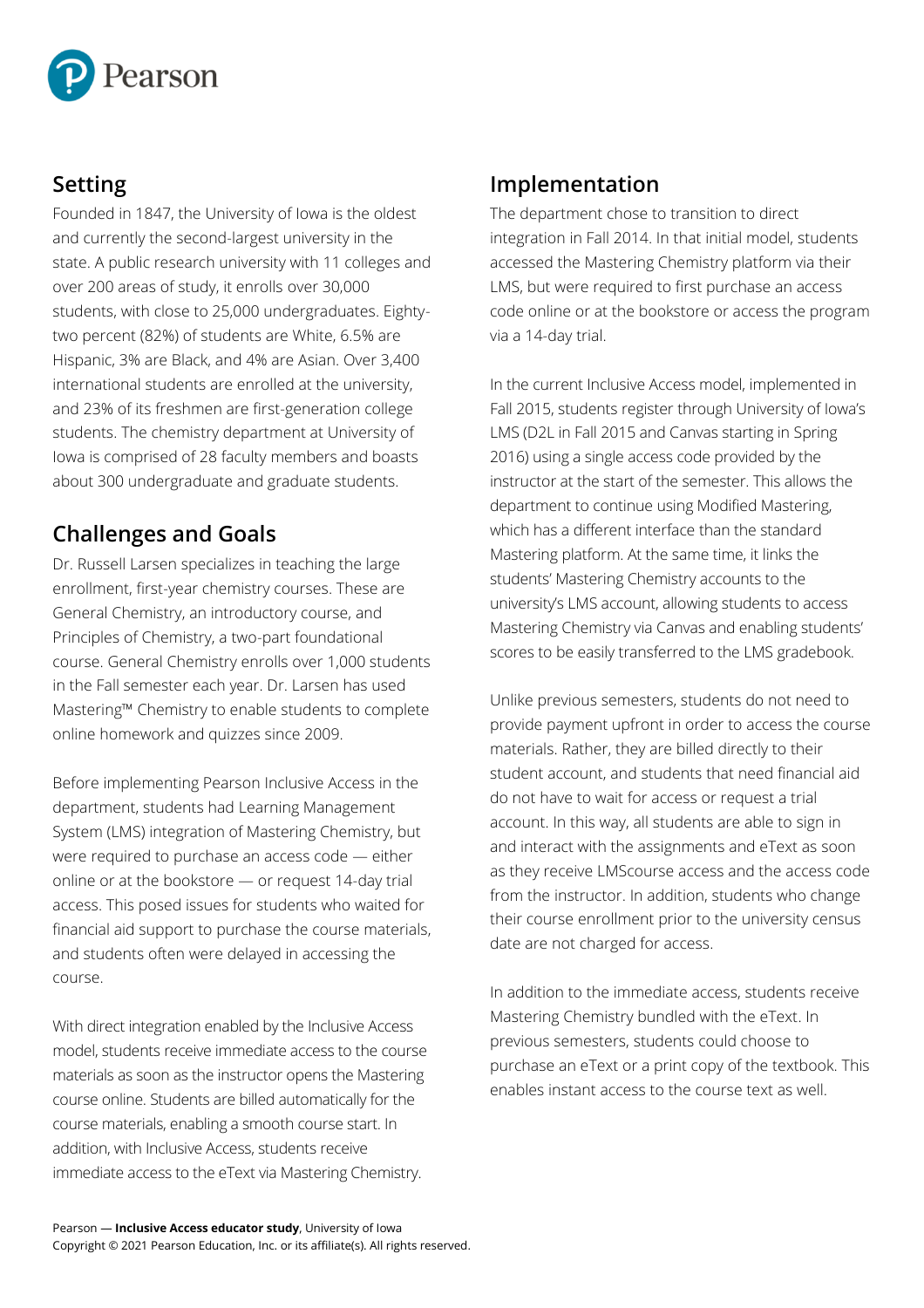

## **Results and Data**

#### **Access**

With Inclusive Access in place, students accessed and began completing course assignments several days earlier than they did before Inclusive Access implementation. It is worth noting:

- With Inclusive Access, peak activity for the introductory assignment coincided with the first class session in 2016; in 2014, before Inclusive Access, peak activity for this assignment occurred on the second class session. Students began working on the first (optional) homework assignment by the first day of class in 2016, compared with after the second class session in 2014.
- Student activity on the first required homework assignment began four days earlier in 2015 and 2016 than in 2014.

Student assignment activity at the start of the semester increased dramatically after Inclusive Access was implemented.

The percentage of students beginning work on an assignment by the second class session increased from 42% to 85% (using first-day enrollment as a baseline).

In 2016, 665 students (44%) began working on course assignments before the first day of class, compared with only 6% in 2014.

In 2016, 1062 students (70%) began working on course assignments by the first day of class, compared with only 20 (2%) in 2014

Compared over time, the percentage of students who accessed and began completing course assignments before the first day of class in 2016 is greater than the percentage of students doing so by the second class session in 2014, before Inclusive Access was implemented.

#### **Cost savings**

Students are billed \$55 for instant eText and Mastering Chemistry access in General Chemistry. Compared with the national price of Mastering Chemistry and the bundled eText, which is currently \$105.40, students save \$50, or 47% off the list price. This translates to over \$146,000 in student savings over the past two years.

## **The Student Experience**

According to Dr. Larsen, students are happy with the Inclusive Access arrangement in their General Chemistry course. Students now have immediate access to the eText, which ensures that all students can access the textbook from the start of the semester. Dr. Larsen explained that students generally have access to a laptop or mobile technology, and that student access to prerequisite technology has not been an issue in the past five years.

### **Instructor Experience**

Dr. Larsen reports that instructors in the department are happy with the new arrangement. The student onboarding experience has become more straightforward and hassle free, and faculty members don't have to get involved with the bookstore to coordinate textbook purchases each semester. Students access the course materials immediately at the start of the semester, and the complications that financial aid have posed in the past are now irrelevant.